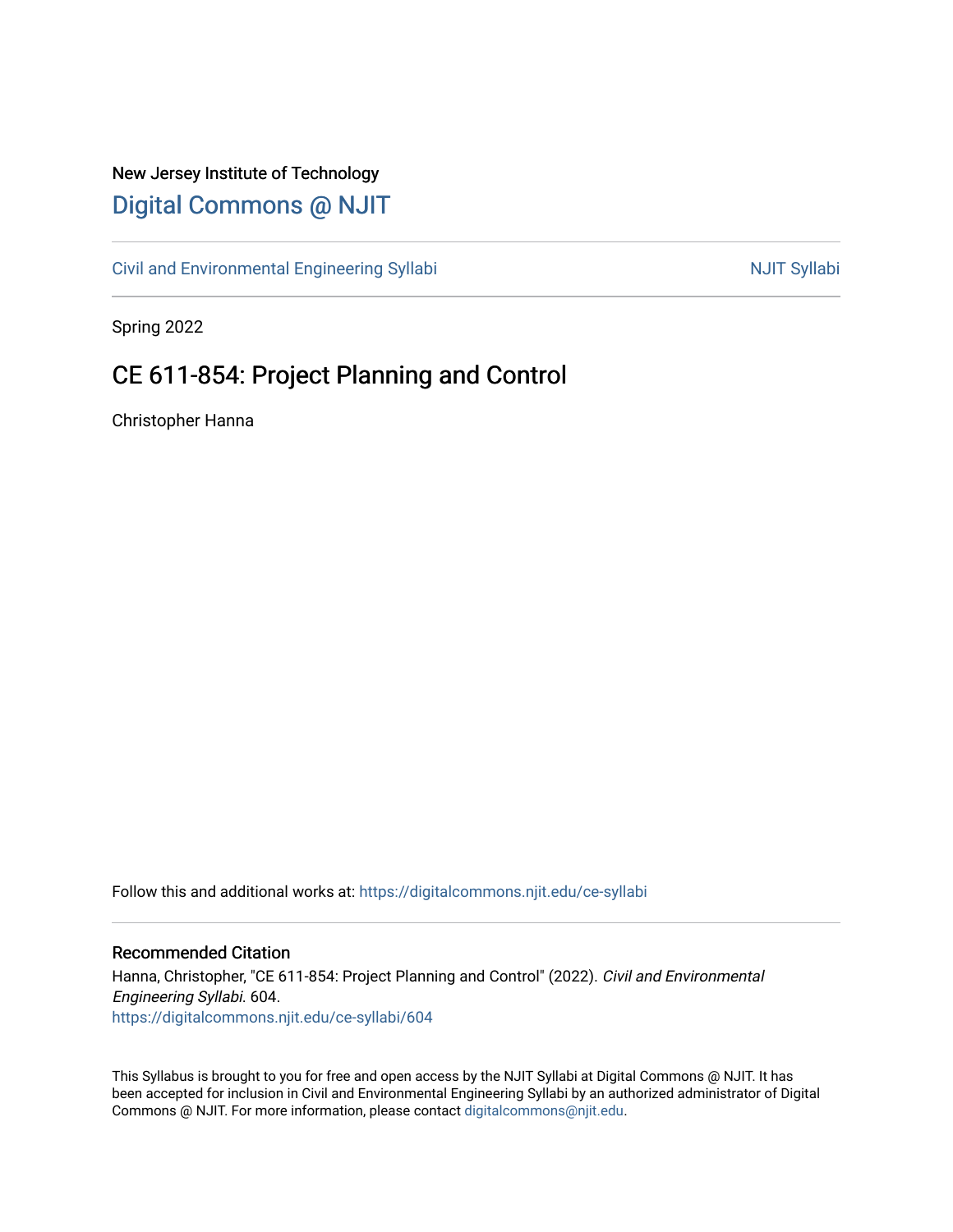| Text:                        | Hinze, Jimmie, Construction Planning & Scheduling, 4th Edition.<br>ISBN: 13: 978-0132473989 |
|------------------------------|---------------------------------------------------------------------------------------------|
| <b>Professor Christopher</b> | Email: $j$ erseyengineer@gmail.com,                                                         |
| Hanna:                       | Website: http://njit2.mrooms.net                                                            |

*Prerequisite: CE 610.*

*Instructor's Office Hours: I am available by email listed above. If there is a need to have office hours, I can schedule one on campus. Please feel free to email me, and I will do my best to return a prompt reply.*

| Week Beginning             | Topic                                                                                                             | <b>Reading Assignment</b><br>(Chap No.) |
|----------------------------|-------------------------------------------------------------------------------------------------------------------|-----------------------------------------|
| Week $#1$<br>$1/16 - 1/22$ | Class Introduction/<br>Project Planning and Control Principles<br><b>Arrow Diagrams</b>                           | 1,16                                    |
| Week #2<br>$1/23 - 1/29$   | Network Modeling and Analysis                                                                                     | 2,3                                     |
| Week #3<br>$1/30 - 2/5$    | Duration in Scheduling, Time in Contract<br>Provisions                                                            | 4,5                                     |
| Week #4<br>$2/6 - 2/12$    | Project Progress Monitoring and Control<br><b>Introduction to Computer Scheduling</b><br><b>MS Project Basics</b> | 8,9                                     |
| Week #5<br>$2/13 - 2/19$   | Change Management, CPM in Claims and<br>Dispute Management. Assignment of Semester<br>Project                     | 12                                      |
| Week #6<br>$2/20 - 2/26$   | <b>Resource Management</b>                                                                                        | 6                                       |
| Week #7<br>$2/27 - 3/5$    | Introduction to Project Accounting, Billing<br>Methods, Project Cash Flow                                         | 7                                       |
| Week #8<br>$3/6 - 3/12$    | <b>MIDTERM EXAM ON MOODLE</b>                                                                                     |                                         |
| Week #9<br>$3/13 - 3/19$   | <b>SPRING BREAK</b>                                                                                               |                                         |
| Week #10<br>$3/20 - 3/26$  | <b>Earned Value Analysis</b>                                                                                      | 10                                      |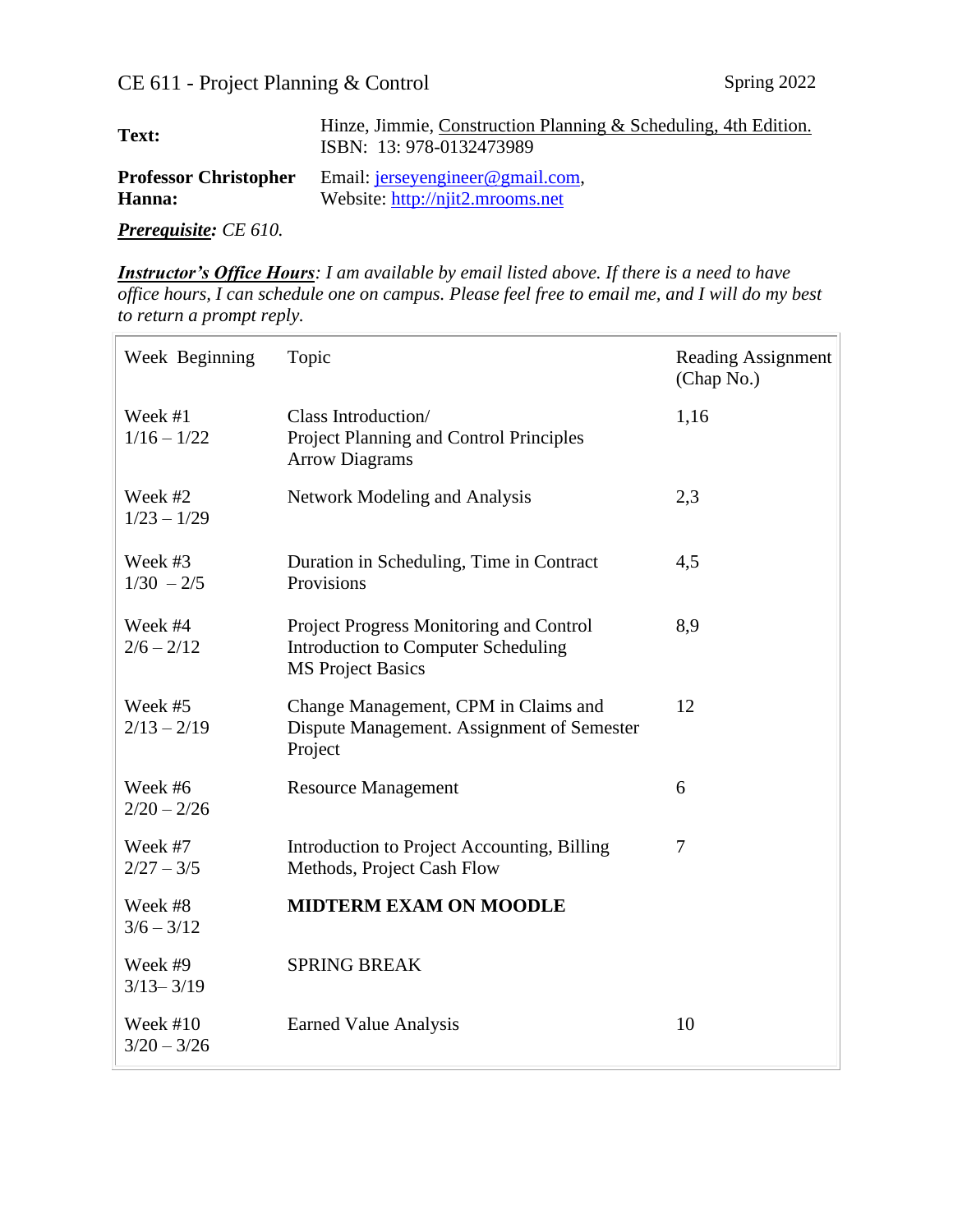| Week $#11$<br>$3/27 - 4/2$  | MS Project Tutorial – Part 2<br><b>Resource Allocation/ Earned Value</b> |        |
|-----------------------------|--------------------------------------------------------------------------|--------|
| Week $#12$<br>$4/3 - 4/09$  | Cost Schedule Integration and Productivity<br>Analysis                   | 11     |
| Week $#13$<br>$4/10 - 4/16$ | Advanced Scheduling Techniques – Short<br>Interval Scheduling            | 13     |
| Week #14<br>$4/17 - 4/23$   | Advanced Scheduling Techniques – Linear<br>Scheduling & PERT             | 14, 15 |
| Week #15<br>$4/24 - 4/30$   | Alternate Project Delivery Methods<br><b>Risk Analysis</b>               |        |
| Week $#16$<br>$5/1 - 5/08$  | <b>FINAL PROJECT DUE</b>                                                 |        |
| Week $#17$                  | <b>FINAL EXAMINATION ON MOODLE</b>                                       |        |

**Lectures for each lesson will be posted Sunday of each week. For example Lecture for Week #4 will be posted on Sunday 2/6. Homework will be assigned on the same day.**

**Homework is due on Sunday Evening at 11:59 PM of the following week. For example homework for Week #4 will be due on 2/13 at 11:59 pm.**

#### **COURSE DESCRIPTION AND OBJECTIVES:**

Management tools as related to construction projects are analyzed and applied to individual projects. Emphasis is on network scheduling techniques, time-cost analysis, resource allocation and leveling, cost estimating, bidding strategy, and risk analysis. The course is divided in two key modules: Project Planning, which focuses on the development of financial and operational plans and schedules, and Project Control, which emphasizes performance measurement and control, real-time updating of project plans, control metrics and analysis.

### **LEARNING OUTCOMES:**

Using the cases and background materials, and methodologies covered, you should be able to:

- Plan a construction project and develop realistic and efficient schedules.
- Allocate Resources and adjust usage based on time and cost constraints.
- Set up a project control environment and system.
- Understand the link between estimating and cost control systems
- Understand project performance measurement, productivity and risk analysis.
- Learn operations management, industrial systems and management science techniques applications to construction planning, scheduling and control
- Apply the range of management methods to realistic construction company and project cases.